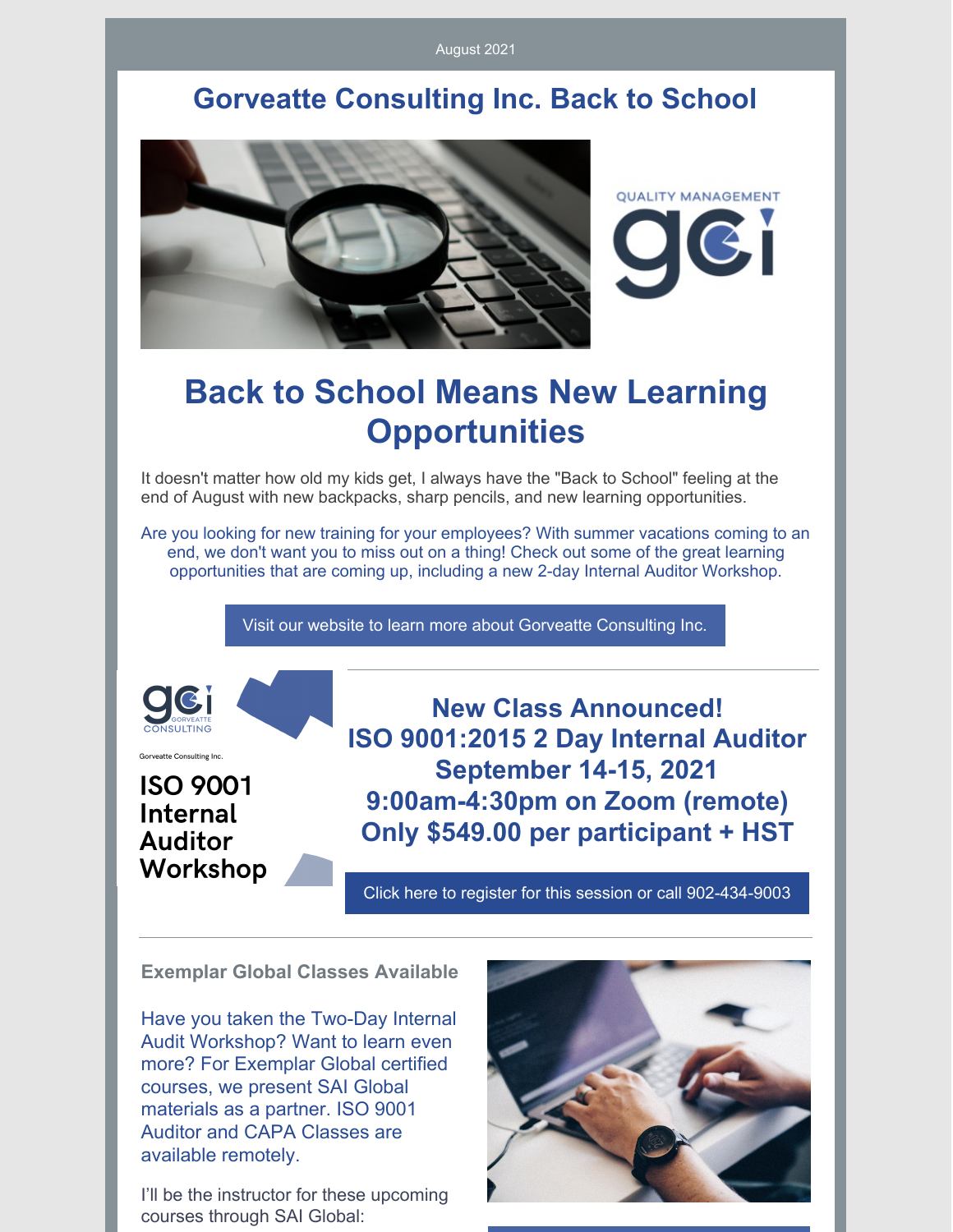ISO 9001:2015 Internal Auditor (3 day) 9/27/2021 ISO 9001:2015 Internal Auditor (3 day) 11/17/2021 Corrective & Preventive Action (1 day) 12/2/2021

Want more [information](mailto:susan@gorveatteconsulting.com) or want to register? Click here to email Susan for all of the details!



**Why not join us and invite your colleagues too by forwarding this email, so they can enjoy in these cost-effective learning initiatives!**

# **Just Look at the Fall Conference Options!**

**So much to learn so many options!**

Well, it's going to be a busy conference season for sure, with so many options, how will YOU choose? Why CHOOSE at all? With virtual delivery, you can take advantage of all of these great learning options.

Check out these links below to upcoming conference sessions presented by Susan Gorveatte. Click to register and let me know that you will be there.

Want to engage the services of Gorveatte Consulting Inc. Just call to set up your free appointment. Yes. Free.

Click to learn more about Gorveatte [Consulting](https://www.gorveatteconsulting.com) Inc.

ASQ Canada Quality [Conference](https://en.asqcanadaconference.com/) October 4-5 - Balancing Risk in Remote Audits

Sneak Peek at [Balancing](https://www.youtube.com/watch?v=Olw7hg-UdYs) Risks in Remote Audits YouTube Video with Diana Baldi

ASQ Inspection Division [Conference](https://asq.org/conferences/inspection-division) September 30, 2021 - Auditing Ps and Qs: Asking the Questions You Want to Get the Answers You Need

ASQ Quality [Management](https://events.eply.com/VirtualQMSFD) and Software Divisions' Virtual Conference September 21- 23, 2021 - The Benefits of Technical Communities

#### **Don't forget to claim your** *free* **class on Remote Auditing!**

Looking for learning opportunities that you can take at your own pace? Check out this FREE training session: Remote Audits: Worthwhile or Worthless? Spoiler alert: totally WORTH IT! Click [here](https://www.innovationtrainer.com/a/45725/eSzfFR6p) to register for your free class.

Email to book your [remote](https://www.gorveatteconsulting.com/contact.html) audit today!



**FREE ONLINE COURSE**